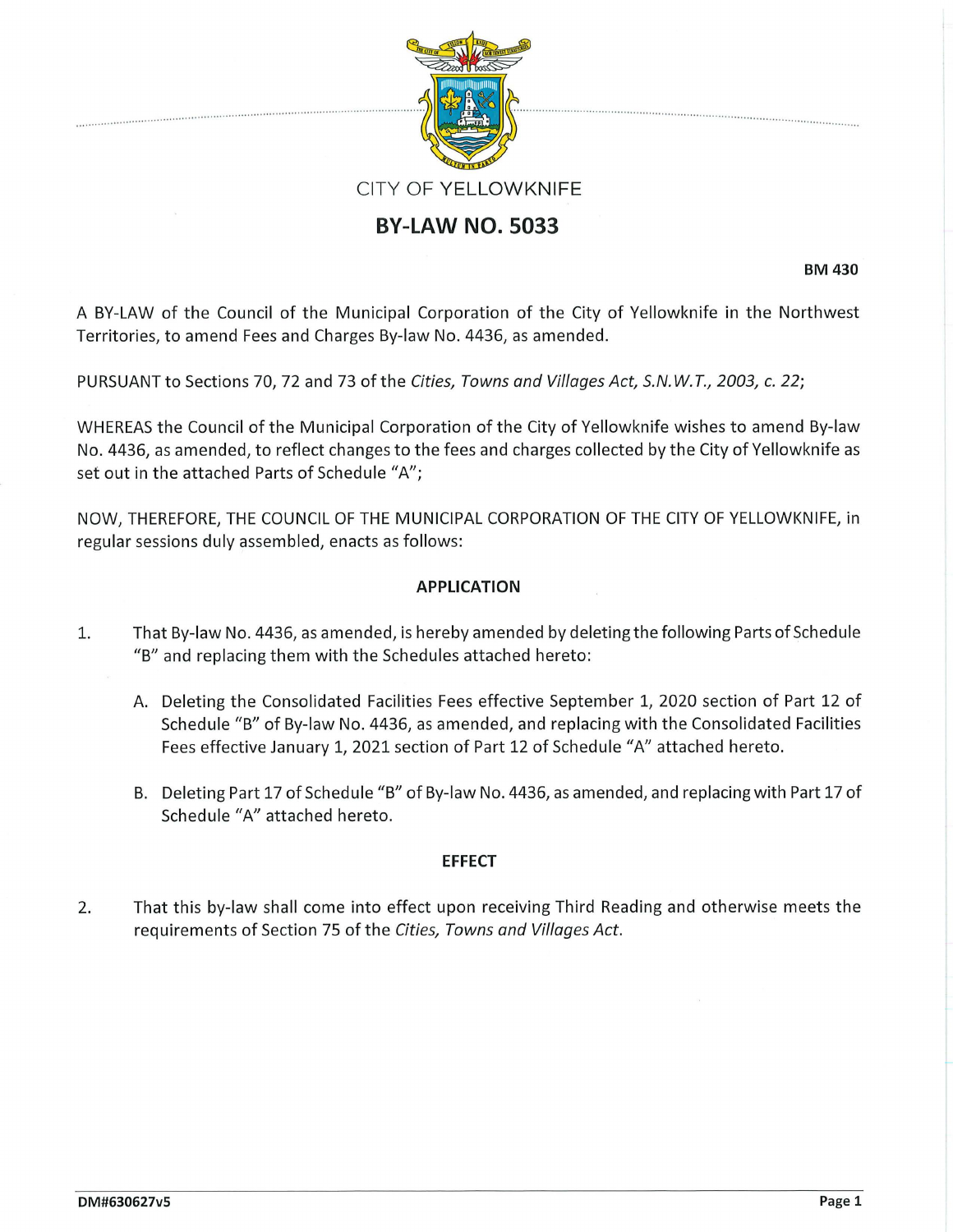**By-law No. 5033 Page 2** 

Read a First time this **1** day of **1:** UL 1008 2 A.D. 2020.

*z~*  Mayor

Autoriand

Read a Second Time this **view of BELEMBER**, A.D. 2020.

Mayor

City Administrator

The unanimous consent of all members voting in attendance having been obtained

**.-l** ~~,.,..,-, Read a Third Time and Finally Passed this \_\_\_\_\_\_\_ day of <sup>~</sup> ctr2--,>, A.D., 2020 .

Mayor

Jula odward

I hereby certify that this by-law has been made in accordance with the requirements of the *Cities, Towns and Villages Act* and the by-laws of the Municipal Corporation of the City of Yellowknife.



Culoodward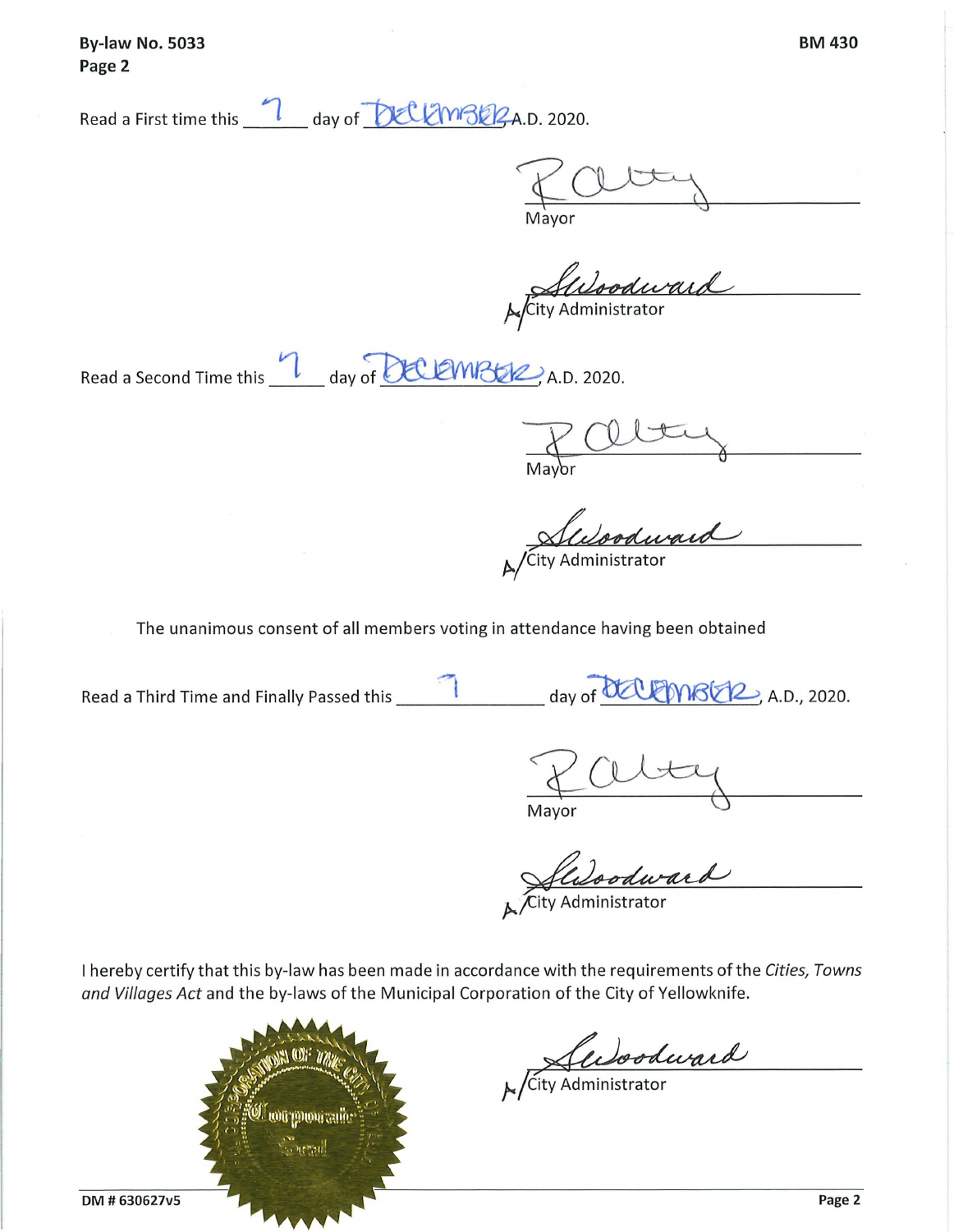## **Schedule A**

**PART 12 - Recreation and Parks Related Fees** (Public Parks and Recreation By-law No. 4564)

### **Consolidated Facilities Fees effective January 1, 2021**

Facilities covered under this section include the Ruth Inch Memorial Pool, Multiplex, Yellowknife Community Arena, Fieldhouse, Climbing Wall, and Drop-In Programs

|                      | <b>SINGLE</b><br><b>ADMISSION</b> | <b>PUNCH PASS</b><br>(Minimum 10<br>passes)** | 1 WEEK<br><b>FLEXI</b><br>PASS** | 2 WEEK<br><b>FLEXI</b><br>PASS** | 1 MONTH<br><b>FLEXI</b><br>PASS** | 3<br><b>MONTH</b><br><b>FLEXI</b><br><b>PASS</b><br>$(-5%)$ | <b>6 MONTH</b><br><b>FLEXI</b><br><b>PASS</b><br>$(-10%)$ | <b>ONE YEAR</b><br><b>FLEXI</b><br>PASS**<br>$(-15%)$ |
|----------------------|-----------------------------------|-----------------------------------------------|----------------------------------|----------------------------------|-----------------------------------|-------------------------------------------------------------|-----------------------------------------------------------|-------------------------------------------------------|
| Under<br>2 yrs       | Free                              | N/A                                           | Free                             | Free                             | Free                              | Free                                                        | Free                                                      | Free                                                  |
| Preschool<br>$(2-6)$ | \$4.75                            | 15% discount                                  | \$9.25                           | \$16.75                          | \$30.00                           | \$86.25                                                     | \$163.25                                                  | \$308.50                                              |
| Youth<br>$(7-17)$    | \$5.75                            | 15% discount                                  | \$12.25                          | \$22.25                          | \$41.00                           | \$116.50                                                    | \$226.75                                                  | \$416.75                                              |
| Student<br>$***$     | \$6.75                            | 15% discount                                  | \$15.00                          | \$26.75                          | \$49.50                           | \$140.50                                                    | \$266.25                                                  | \$503.25                                              |
| Adult<br>$(18-59)$   | \$8.00                            | 15% discount                                  | \$19.00                          | \$34.25                          | \$62.50                           | \$178.50                                                    | \$337.95                                                  | \$638.25                                              |
| Seniors<br>$(60+)$   | \$6.75                            | 15% discount                                  | \$15.00                          | \$26.75                          | \$49.50                           | \$140.50                                                    | \$266.25                                                  | \$503.25                                              |
| Family               | \$17.00                           | N/A                                           | N/A                              | N/A                              | \$136.00                          | \$387.75                                                    | \$734.75                                                  | \$1,388.00                                            |
| Playgroup            | \$18.25                           | 15% discount                                  | \$54.50                          | \$98.25                          | \$179.75                          | \$512.50                                                    | \$971.00                                                  | \$1,833.75                                            |
| Aquafit              | \$9.50                            | 15% discount                                  | \$24.00                          | \$43.00                          | \$79.25                           | \$226.00                                                    | \$428.25                                                  | \$809.00                                              |

\*\*Punch Passes= minimum of 10 to be purchased at one time, photo scan card, no expiry.

\*\*Flexi Pass = unlimited visits within timeframe, expires at end of timeframe - NO EXCEPTIONS - photo scan card access to all venues.

\*\*One year Flexi Pass payment plan = pay 30% up front then monthly fee for remaining 9 months.

\*\* Student - valid student card issued by an accredited post-secondary institution.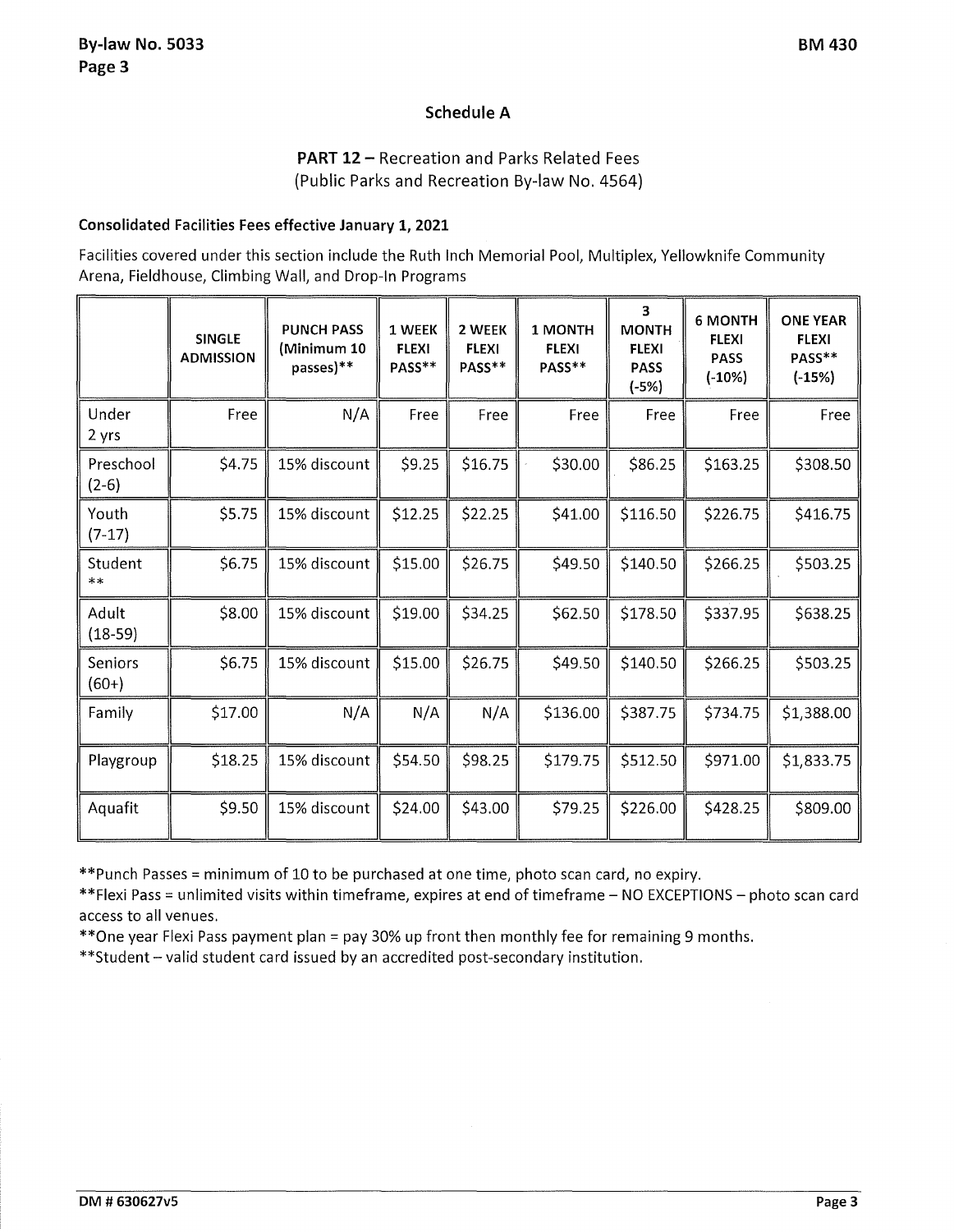## **PART 17** - Tipping and Solid Waste Related Fees (Solid Waste Management By-law No. 4376)

| <b>PROGRAM OR SERVICE (Tipping</b>            | <b>FEE</b>                 |                            |                            |                            |  |
|-----------------------------------------------|----------------------------|----------------------------|----------------------------|----------------------------|--|
| Fees)                                         |                            |                            |                            |                            |  |
| <b>COMMERCIAL RATES (for</b>                  | <b>Effective as of</b>     | <b>Effective as of</b>     | <b>Effective as of</b>     | <b>Effective as of</b>     |  |
| <b>Commercial Vehicles Disposing of</b>       | <b>January 1, 2020</b>     | <b>January 1, 2021</b>     | <b>January 1, 2022</b>     | <b>January 1, 2023</b>     |  |
| Solid Waste)                                  |                            |                            |                            |                            |  |
| <b>Commercial Waste</b>                       | \$128.25 per               | \$133.50 per               | \$138.75 per               | \$144.25 per               |  |
|                                               | tonne                      | tonne                      | tonne                      | tonne                      |  |
| Commercial Waste from outside                 | \$150.75 per               | \$156.75 per               | \$163.00 per               | \$169.50 per               |  |
| of City boundaries and other non-             | tonne (\$50                | tonne (\$50                | tonne (\$50                | tonne $(550$               |  |
| specified special waste (with prior           | $minimum$ +                | $minimum$ +                | $minimum$ ) +              | $minimum$ +<br>\$130/hour  |  |
| approval of Senior Administrative<br>Officer) | \$130/hour                 | \$130/hour                 | \$130/hour                 |                            |  |
|                                               | equipment<br>charge with a | equipment<br>charge with a | equipment<br>charge with a | equipment<br>charge with a |  |
|                                               | minimum 1 hour             | minimum 1 hour             | minimum 1 hour             | minimum 1 hour             |  |
|                                               | if required                | if required                | if required                | if required                |  |
| <b>Mixed Loads</b>                            | Charged at the             | Charged at the             | Charged at the             | Charged at the             |  |
|                                               | highest                    | highest                    | highest                    | highest                    |  |
|                                               | commercial rate            | commercial rate            | commercial rate            | commercial rate            |  |
| Light Waste Loads                             | \$14.75                    | \$15.25                    | \$15.75                    | \$16.50                    |  |
|                                               | minimum charge             | minimum charge             | minimum charge             | minimum charge             |  |
|                                               | \$77.50 per                | \$80.50 per                | \$83.75 per                | \$87.00 per                |  |
| <b>Unsorted Recyclables</b>                   | tonne                      | tonne                      | tonne                      | tonne                      |  |
|                                               |                            |                            |                            |                            |  |
| Sorted Recyclables                            | \$36.00 per<br>tonne       | \$37.50 per<br>tonne       | \$39.00 per<br>tonne       | \$40.50 per<br>tonne       |  |
|                                               |                            |                            |                            |                            |  |
| Special Waste*                                |                            |                            |                            |                            |  |
| <b>Construction Waste</b>                     | \$128.25 per               | \$133.50 per               | \$138.75 per               | \$144.25 per               |  |
|                                               | tonne                      | tonne                      | tonne                      | tonne                      |  |
| <b>Cooking Grease</b>                         | \$36.00 per                | \$37.50 per                | \$39.00 per                | \$40.50 per                |  |
|                                               | tonne                      | tonne                      | tonne                      | tonne                      |  |
| Organics                                      | \$36.00 per                | \$37.50 per                | \$39.00 per                | \$40.50 per                |  |
|                                               | tonne                      | tonne                      | tonne                      | tonne                      |  |
| <b>Animal Remains:</b>                        |                            |                            |                            |                            |  |
| - Small                                       | \$13.75 each               | \$14.25 each               | \$14.75 each               | \$15.25 each               |  |
| - Large                                       | \$24.50 each               | \$25.50 each               | \$26.50 each               | \$27.50 each               |  |
| Asbestos                                      | \$184.50 per               | \$192.00 per               | \$199.75 per               | \$207.75 per               |  |
| - Requires prior approval from                | tonne (\$50.00             | tonne (\$50.00             | tonne (\$50.00             | tonne (\$50.00             |  |
| Solid Waste Facility Management               | $minimum$ +                | $minimum$ ) +              | $minimum$ +                | $minimum$ +                |  |
| (minimum 24 hour notice) and                  | \$130/hour                 | \$130/hour                 | \$130/hour                 | \$130/hour                 |  |
| compliance with Workers' Safety               | equipment                  | equipment                  | equipment                  | equipment                  |  |
| & Compensation Commission                     | charge, one                | charge, one                | charge, one                | charge, one                |  |
| requirements                                  | hour minimum               | hour minimum               | hour minimum               | hour minimum               |  |
|                                               | charge                     | charge                     | charge                     | charge                     |  |
| <b>Scrap Steel</b>                            | \$93.25 per                | \$97.00 per                | \$101.00 per               | \$105.00 per               |  |
|                                               | tonne                      | tonne                      | tonne                      | tonne                      |  |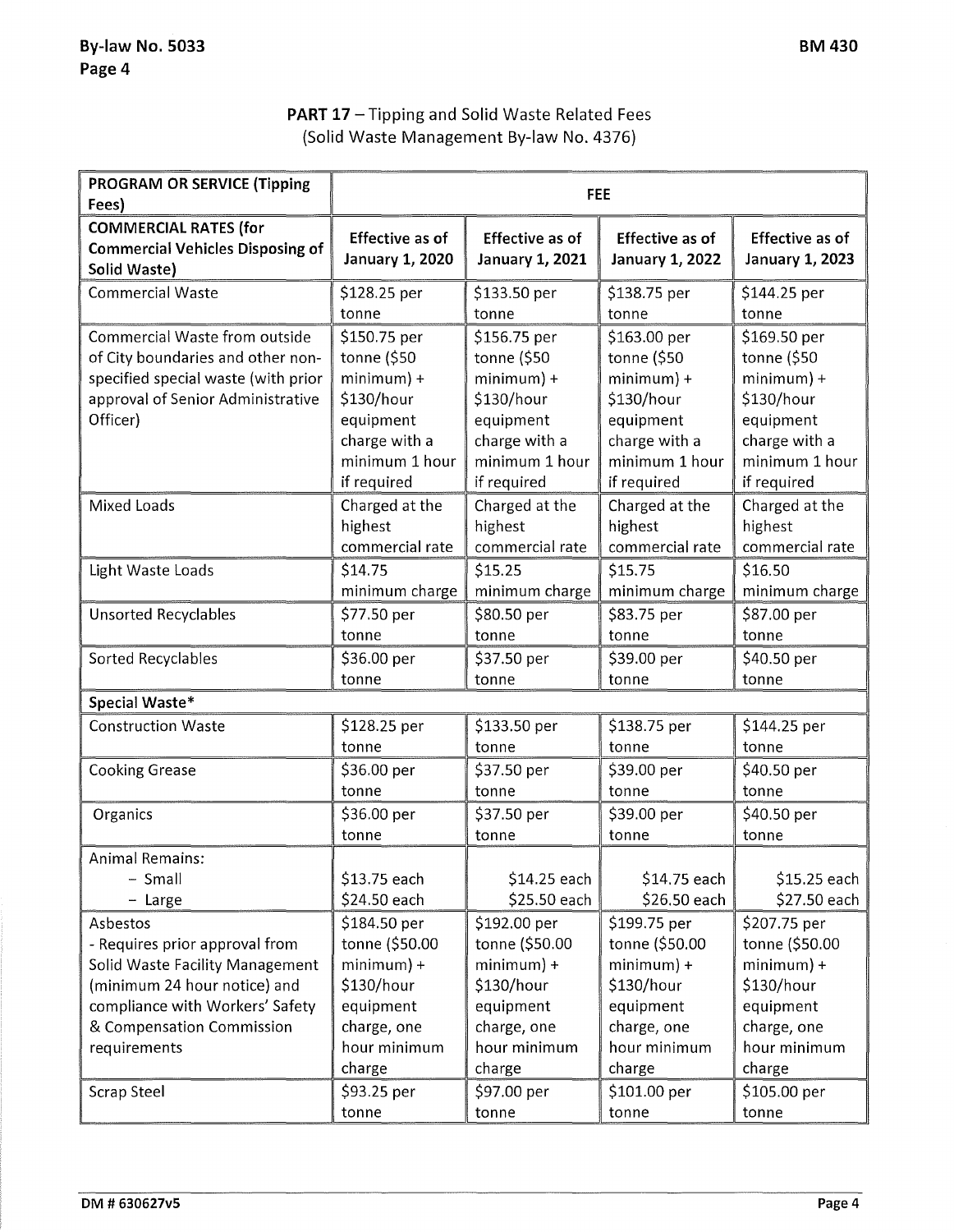| <b>PROGRAM OR SERVICE (Tipping</b><br>Fees)                                                                                                                          | <b>FEE</b>                                            |                                                  |                                                  |                                                  |  |
|----------------------------------------------------------------------------------------------------------------------------------------------------------------------|-------------------------------------------------------|--------------------------------------------------|--------------------------------------------------|--------------------------------------------------|--|
| <b>COMMERCIAL RATES (for</b><br><b>Commercial Vehicles Disposing of</b><br>Solid Waste)                                                                              | <b>Effective as of</b><br><b>January 1, 2020</b>      | <b>Effective as of</b><br><b>January 1, 2021</b> | <b>Effective as of</b><br><b>January 1, 2022</b> | <b>Effective as of</b><br><b>January 1, 2023</b> |  |
| Vehicles (that are being disposed                                                                                                                                    | \$171.75 per                                          | \$178.50 per                                     | \$185.75 per                                     | \$193.25 per                                     |  |
| of)<br><b>Oversized Load</b>                                                                                                                                         | vehicle<br>\$29.75 per cubic                          | vehicle<br>\$31.00 per cubic                     | vehicle<br>\$32.25 per cubic                     | vehicle<br>\$33.50 per cubic                     |  |
|                                                                                                                                                                      | metre                                                 | metre                                            | metre                                            | metre                                            |  |
| Appliances (white goods)<br>- With Freon<br>- Without Freon                                                                                                          | \$74.25 each<br>\$53.00 each                          | \$77.25 each<br>\$55.00 each                     | \$80.25 each<br>\$57.25 each                     | \$83.50 each<br>\$59.50 each                     |  |
| Oil Tanks<br>- Up to 250 gallon (must<br>be cut in half and empty)<br>Larger tanks will be<br>accepted once the                                                      | \$19.00 each<br>$$19.00$ each +<br><b>Scrap Steel</b> | \$19.75 each<br>$$19.75$ each +<br>Scrap Steel   | \$20.50<br>$$20.50$ each +<br><b>Scrap Steel</b> | \$21.25<br>$$21.25$ each +<br><b>Scrap Steel</b> |  |
| commercial establishment<br>has cleaned and cut up the<br>tank as per the<br>environmental guidelines<br>with prior approval of the<br>Senior Administrative Officer | tipping fee per<br>weight                             | tipping fee per<br>weight                        | tipping fee per<br>weight                        | tipping fee per<br>weight                        |  |
| Complete Metal Drums or Barrels<br>(must be completely empty)                                                                                                        | \$13.75 each                                          | \$14.25 each                                     | \$14.75 each                                     | \$15.25 each                                     |  |
| <b>Propane Tanks</b><br>Not more than 40 lbs<br>$\rightarrow$<br>More than 40 lbs                                                                                    | \$9.50 each<br>\$86.00 each                           | \$10.00 each<br>\$89.50 each                     | \$10.50 each<br>\$93.00 each                     | \$11.00 each<br>\$96.75 each                     |  |
| Good<br>clean Scrap Wood<br>(no<br>fastenings/glues) not mixed with<br>any other construction debris<br>and/or garbage                                               | \$24.50 per<br>tonne                                  | \$25.50 per<br>tonne                             | \$26.50 per<br>tonne                             | \$27.50 per<br>tonne                             |  |
| Non-contaminated Soil - Clean fill                                                                                                                                   | No charge                                             | No charge                                        | No charge                                        | No charge                                        |  |
| Wet Filled Lead Acid Batteries                                                                                                                                       | \$10.50 per<br>battery                                | $$11.00$ per<br>battery                          | \$11.50 per<br>battery                           | \$12.00 per<br>battery                           |  |
| Tires (without rims)<br>20''<br>inside<br>Less<br>than<br>diameter<br>Greater than 20" inside<br>diameter up to 48" outside<br>diameter (no mining tires)            | \$13.75 per tire<br>\$19.00 per tire                  | \$14.25 per tire<br>\$19.75 per tire             | \$14.75 per tire<br>\$20.50 per tire             | \$15.25 per tire<br>\$21.25 per tire             |  |
| Tires (with rims)<br>20''<br>inside<br>than<br>Less<br>diameter<br>Greater than 20" inside<br>diameter                                                               | \$19.00 per tire<br>Not accepted                      | \$19.75 per tire<br>Not accepted                 | \$20.50 per tire<br>Not accepted                 | \$21.25 per tire<br>Not accepted                 |  |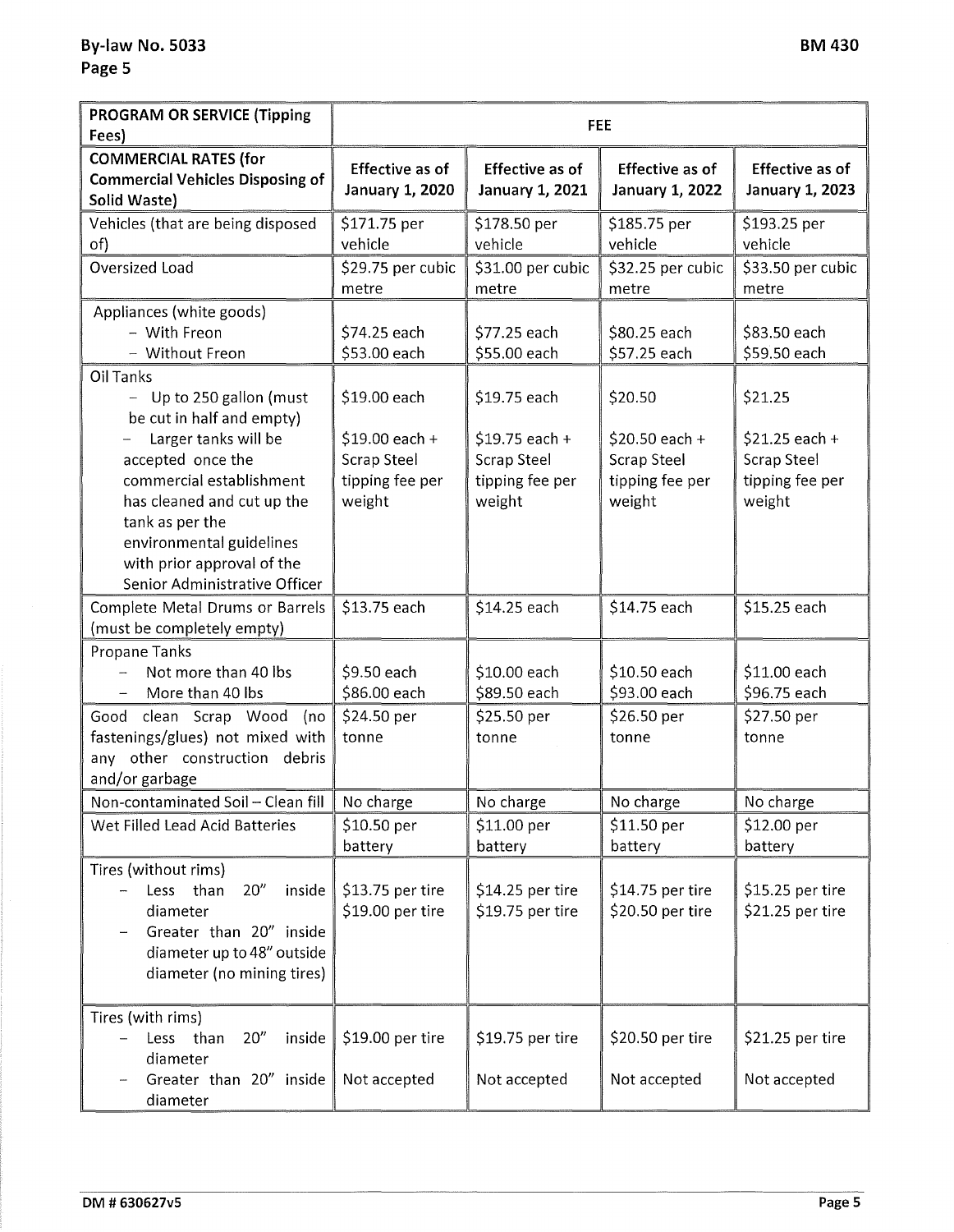| PROGRAM OR SERVICE (Tipping<br>Fees)                                                    | <b>FEE</b>                                        |                                                   |                                                   |                                                              |  |
|-----------------------------------------------------------------------------------------|---------------------------------------------------|---------------------------------------------------|---------------------------------------------------|--------------------------------------------------------------|--|
| <b>COMMERCIAL RATES (for</b><br><b>Commercial Vehicles Disposing of</b><br>Solid Waste) | <b>Effective as of</b><br>January 1, 2020         | <b>Effective as of</b><br>January 1, 2021         | <b>Effective as of</b><br>January 1, 2022         | <b>Effective as of</b><br>January 1, 2023                    |  |
| Tree Branches, Stumps, Roots and<br>Logs                                                | \$121.00 per<br>tonne (minimum<br>charge \$40.00) | \$125.75 per<br>tonne (minimum<br>charge \$40.00) | \$130.75 per<br>tonne (minimum<br>charge \$40.00) | $$136.00\,\mathrm{per}$<br>tonne (minimum<br>charge \$40.00) |  |

**\*The fees and charges for special waste shall be charged on a Cost of Service basis rather than those set out in Part 17 in instances where the level of contamination or the state of the waste is determined by the Senior Administrative Officer to be exceptional.** 

| <b>SOLID WASTE CONTRACTOR</b><br><b>RATES</b> (apply to the solid waste<br>contractor when delivering waste<br>to a solid waste site that has<br>originated from multi-family unit<br>and commercial premises in the<br>City) | Effective as of<br><b>January 1, 2020</b> | <b>Effective as of</b><br><b>January 1, 2021</b> | Effective as of<br><b>January 1, 2022</b> | Effective as of<br><b>January 1, 2023</b> |
|-------------------------------------------------------------------------------------------------------------------------------------------------------------------------------------------------------------------------------|-------------------------------------------|--------------------------------------------------|-------------------------------------------|-------------------------------------------|
| Multi-family Unit Premise<br><b>or</b>                                                                                                                                                                                        | \$113.50 per                              | \$118.00 per                                     | \$122.75 per                              | \$127.75 per                              |
| <b>Commercial Premise Waste</b>                                                                                                                                                                                               | tonne                                     | tonne                                            | tonne                                     | tonne                                     |
| Sorted Recyclables                                                                                                                                                                                                            | \$36.00 per                               | $$37.50$ per                                     | \$39.00 per                               | \$40.50 per                               |
|                                                                                                                                                                                                                               | tonne                                     | tonne                                            | tonne                                     | tonne                                     |
| Organics                                                                                                                                                                                                                      | \$36.00 per                               | \$37.50 per                                      | \$39.00 per                               | \$40.50 per                               |
|                                                                                                                                                                                                                               | tonne                                     | tonne                                            | tonne                                     | tonne                                     |

| <b>RESIDENTIAL WASTE</b><br>(TIPPING FEES)<br>(Residential vehicles disposing of<br>residential waste, not collected<br>for compensation)                     | Effective as of<br><b>January 1, 2020</b> | <b>Effective as of</b><br><b>January 1, 2021</b> | Effective as of<br><b>January 1, 2022</b> | Effective as of<br><b>January 1, 2023</b> |
|---------------------------------------------------------------------------------------------------------------------------------------------------------------|-------------------------------------------|--------------------------------------------------|-------------------------------------------|-------------------------------------------|
| Vehicle Charge for the disposal of<br>residential waste and other waste<br>such<br>yard<br>waste<br>as<br>and<br>construction waste, good clean<br>scrap wood | \$10.00 per<br>vehicle                    | \$15.00 per<br>vehicle                           | \$15.00 per<br>vehicle                    | $$15.00$ per<br>vehicle                   |
| Clippings and<br>Organics, Grass<br>Leaves                                                                                                                    | No charge                                 | No charge                                        | No charge                                 | No charge                                 |
| Unsecured Load (at the discretion                                                                                                                             | \$64.75                                   | \$67.25                                          | \$70.00                                   | \$72.75                                   |
| of Gatehouse Attendant)                                                                                                                                       | additional                                | additional                                       | additional                                | additional                                |
|                                                                                                                                                               | charge                                    | charge                                           | charge                                    | charge                                    |
| Special Waste*                                                                                                                                                |                                           |                                                  |                                           |                                           |
| Vehicles (that are being disposed                                                                                                                             | \$171.75 per                              | \$178.50 per                                     | \$185.75 per                              | \$193.25 per                              |
| of)                                                                                                                                                           | vehicle                                   | vehicle                                          | vehicle                                   | vehicle                                   |
| Appliances (white goods)                                                                                                                                      |                                           |                                                  |                                           |                                           |
| - With Freon                                                                                                                                                  | \$74.25 each                              | \$77.25 each                                     | \$80.25 each                              | \$83.50 each                              |
| - Without Freon                                                                                                                                               | \$53.00 each                              | \$55.00 each                                     | \$57.25 each                              | \$59.50 each                              |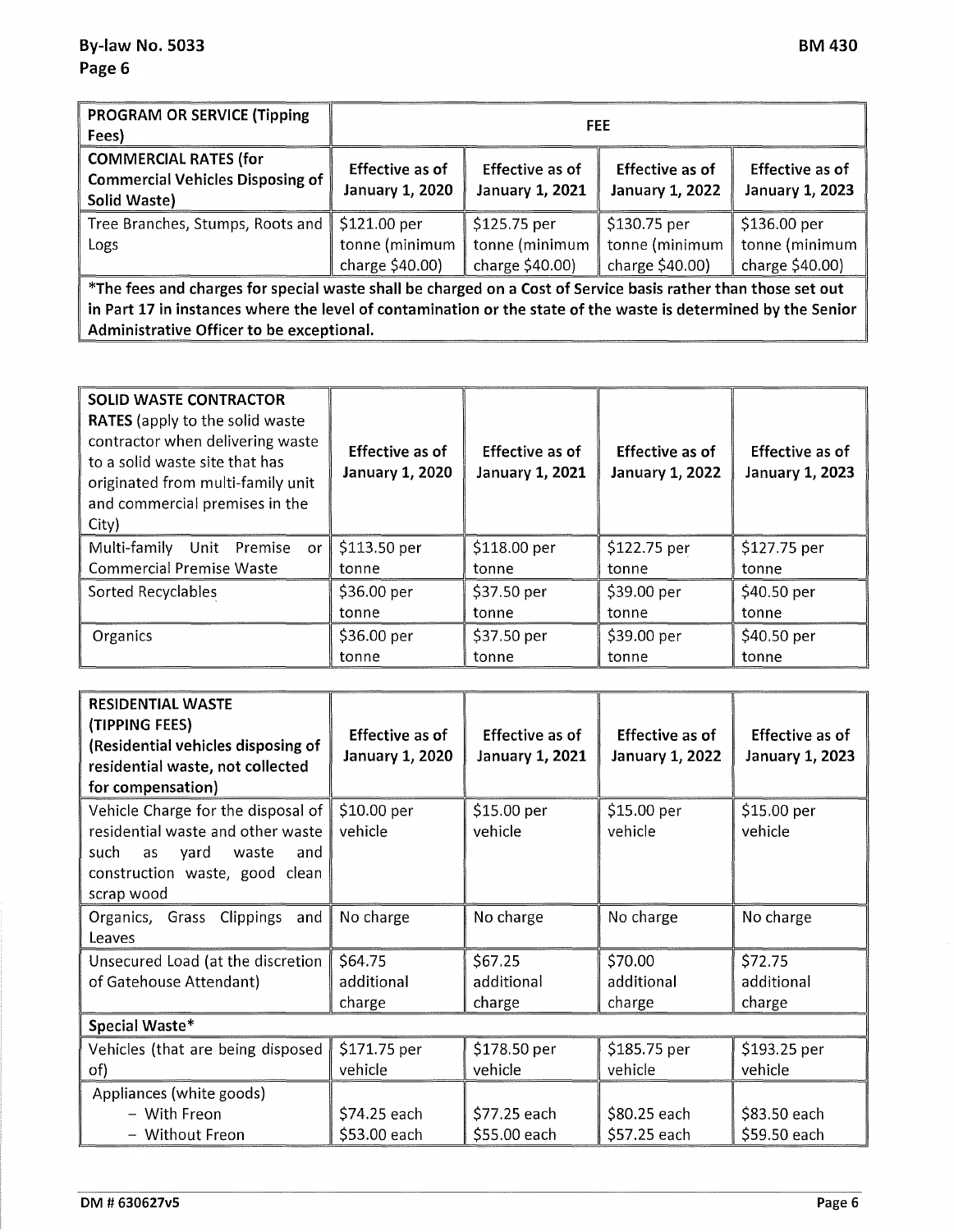| <b>RESIDENTIAL WASTE</b><br>(TIPPING FEES)<br>(Residential vehicles disposing of<br>residential waste, not collected<br>for compensation)                                                                                                    | <b>Effective as of</b><br><b>January 1, 2020</b>            | <b>Effective as of</b><br>January 1, 2021                          | <b>Effective as of</b><br><b>January 1, 2022</b>                  | <b>Effective as of</b><br><b>January 1, 2023</b>                   |  |
|----------------------------------------------------------------------------------------------------------------------------------------------------------------------------------------------------------------------------------------------|-------------------------------------------------------------|--------------------------------------------------------------------|-------------------------------------------------------------------|--------------------------------------------------------------------|--|
|                                                                                                                                                                                                                                              |                                                             |                                                                    |                                                                   |                                                                    |  |
| <b>Oil Tanks</b><br>- Up to 250 gallon (must be<br>cut                                                                                                                                                                                       | \$19.00 each                                                | \$19.75 each                                                       | \$20.50 each                                                      | \$21.25 each                                                       |  |
| in half and empty)<br>- Larger tanks will be<br>accepted<br>once the commercial<br>establishment has cleaned<br>and cut up the tank as per<br>the environmental<br>guidelines with prior<br>approval of the Senior<br>Administrative Officer | $$19.00$ each +<br>Scrap Steel<br>tipping fee per<br>weight | $$19.75$ each +<br><b>Scrap Steel</b><br>tipping fee per<br>weight | \$20.50 each +<br><b>Scrap Steel</b><br>tipping fee per<br>weight | $$21.25$ each +<br><b>Scrap Steel</b><br>tipping fee per<br>weight |  |
| Complete Metal Drums or Barrels<br>(must be completely empty)                                                                                                                                                                                | \$13.75 each                                                | \$14.25 each                                                       | \$14.75 each                                                      | \$15.25 each                                                       |  |
| <b>Propane Tanks</b>                                                                                                                                                                                                                         |                                                             |                                                                    |                                                                   |                                                                    |  |
| Not more than 40 lbs<br>More than 40 lbs                                                                                                                                                                                                     | \$9.50 each<br>\$86.00 each                                 | \$10.00 each<br>\$89.50 each                                       | \$10.50 each<br>\$93.00 each                                      | \$11.00 each<br>\$96.75 each                                       |  |
| Wet Filled Lead Acid Batteries                                                                                                                                                                                                               | \$10.50 per<br>battery                                      | \$11.00 per<br>battery                                             | \$11.50 per<br>battery                                            | \$12.00 per<br>battery                                             |  |
| Tires (without rims)<br>20''<br>than<br>inside<br>Less<br>diameter<br>Greater than 20" inside<br>48"<br>diameter<br>up<br>to<br>outside<br>diameter<br>(no<br>mining tires)                                                                  | \$13.75 per tire<br>\$19.00 per tire                        | \$14.25 per tire<br>\$19.75 per tire                               | \$14.75 per tire<br>\$20.50 per tire                              | \$15.25 per tire<br>\$21.25 per tire                               |  |
| Tires (with rims)                                                                                                                                                                                                                            |                                                             |                                                                    |                                                                   |                                                                    |  |
| 20''<br>than<br>inside<br>Less<br>diameter                                                                                                                                                                                                   | \$19.00 per tire                                            | \$19.75 per tire                                                   | \$20.50 per tire                                                  | \$21.25 per tire                                                   |  |
| Greater than 20" inside<br>diameter                                                                                                                                                                                                          | Not accepted                                                | Not accepted                                                       | Not accepted                                                      | Not accepted                                                       |  |
| *The fees and charges for special waste shall be charged on a Cost of Service basis rather than those set out in                                                                                                                             |                                                             |                                                                    |                                                                   |                                                                    |  |

**Part 17 in instances where the level of contamination or the state of the waste is determined by the Senior Administrative Officer to be exceptional.** 

| <b>Supplementary Tipping Rates</b><br>(applicable during any period that<br>the weigh scale is inoperable) | <b>Effective as of</b><br><b>January 1, 2020</b> | <b>Effective as of</b><br>January 1, 2021                   | <b>Effective as of</b><br><b>January 1, 2022</b> | <b>Effective as of</b><br>January 1, 2023 |
|------------------------------------------------------------------------------------------------------------|--------------------------------------------------|-------------------------------------------------------------|--------------------------------------------------|-------------------------------------------|
| 15 yard construction bin                                                                                   |                                                  | $$118.75$ per load $$123.50$ per load $$128.50$ per load    |                                                  | $$133.75$ per load                        |
| 30 yard construction bin                                                                                   | $$236.50$ per load                               | $\parallel$ \$246.00 per load $\parallel$ \$255.75 per load |                                                  | $$266.00$ per load                        |
| Single Axle Towing Trailer                                                                                 | \$68.00 per load                                 | \$70.75 per load                                            | \$73.50 per load                                 | \$76.50 per load                          |